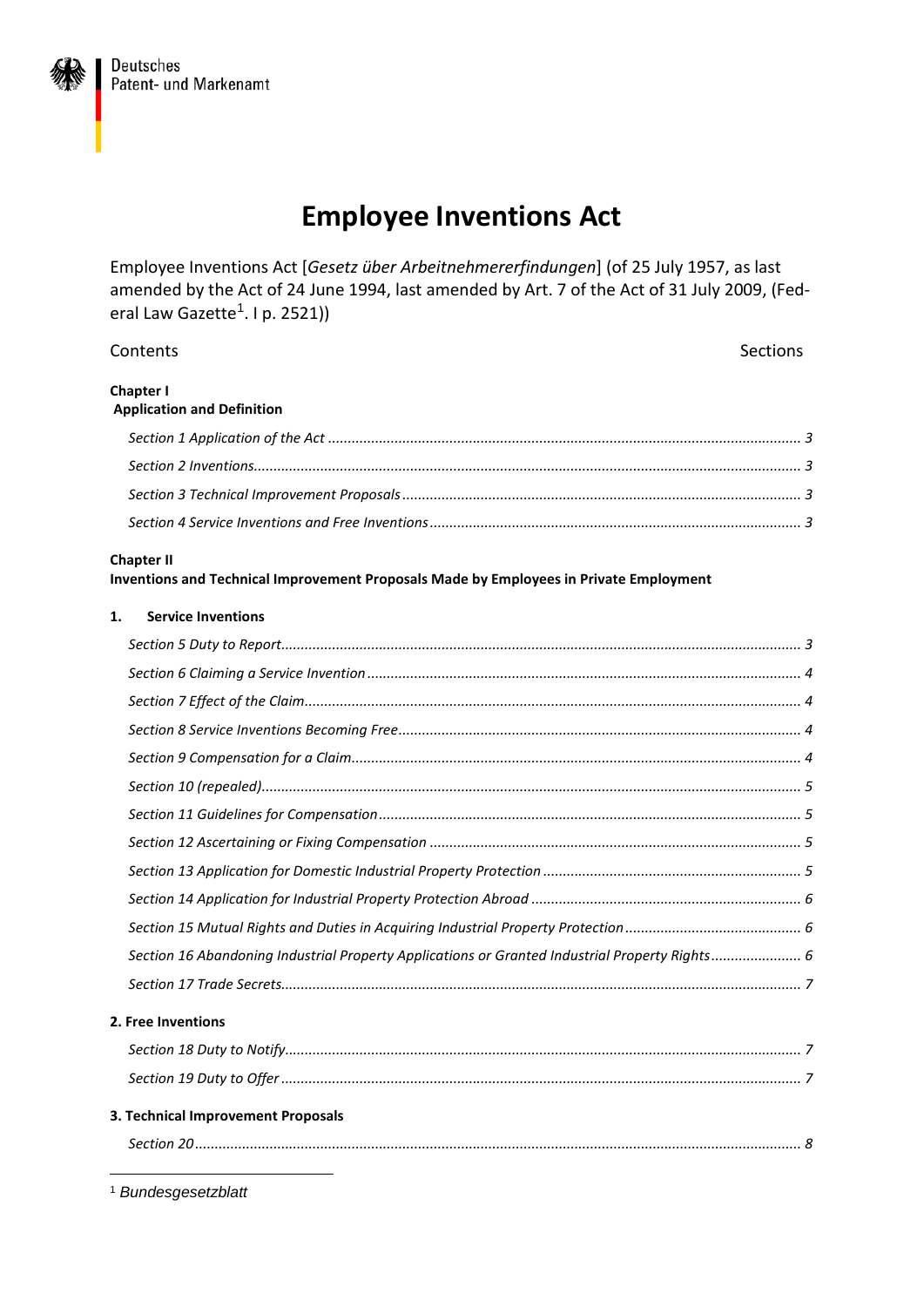#### **[4. Common Provisions](#page-7-2)**

#### **[5. Arbitration Proceedings](#page-9-0)**

| Proceedings before the Arbitration Board shall require no fees nor payment of costs 12 |  |
|----------------------------------------------------------------------------------------|--|

#### **[6. Judicial Proceedings](#page-11-3)**

#### **[Chapter III](#page-12-2)**

#### **[Inventions and Technical Improvement Proposals Made by Employees in Public Service, Civil Servants and](#page-12-2)  [Members of the Armed Forces](#page-12-2)**

#### **[Chapter IV](#page-14-0)**

#### **[Transitional and Final Provisions](#page-14-0)**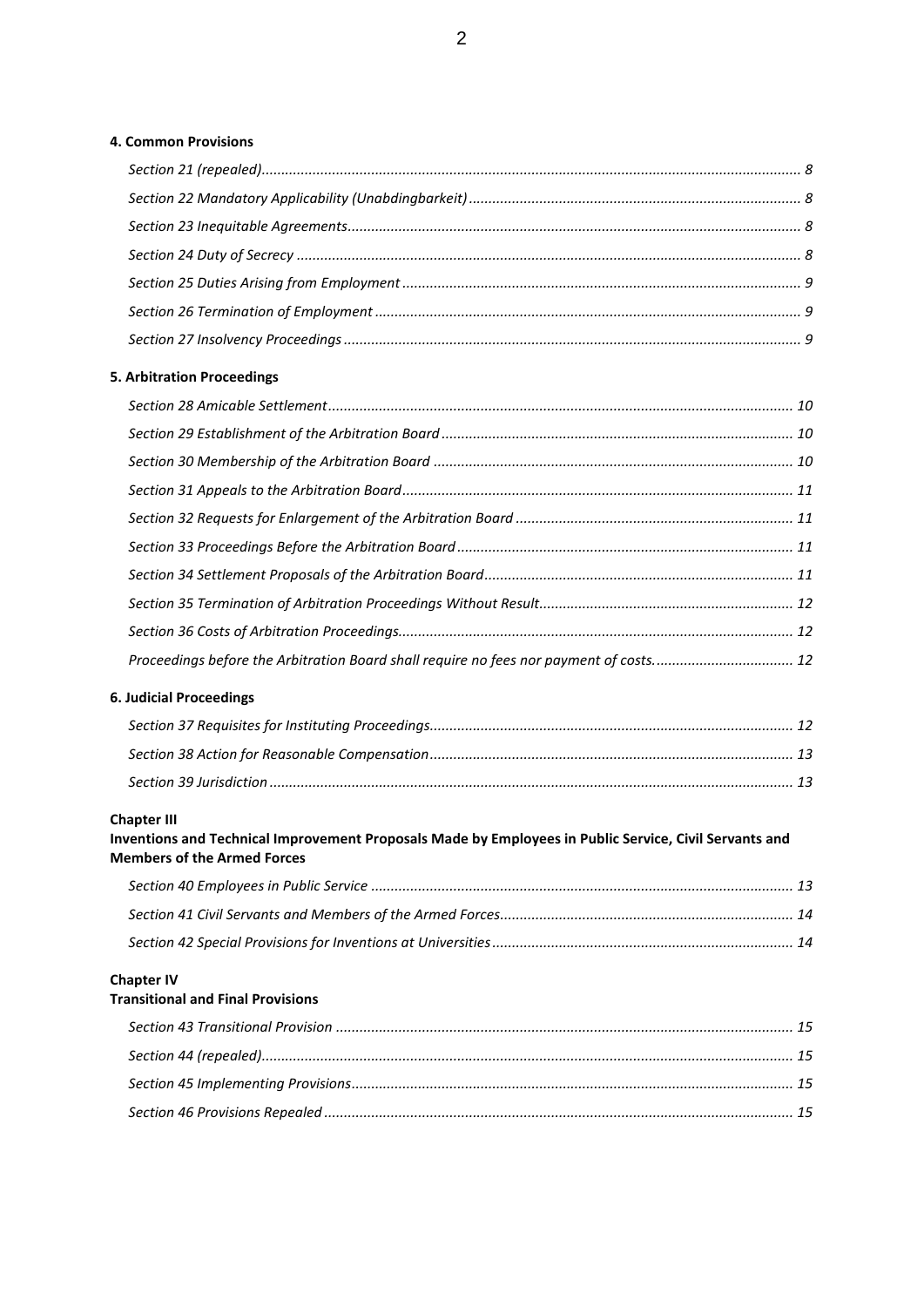# **Chapter I**

# **Application and Definition**

#### **Section 1 Application of the Act**

<span id="page-2-1"></span><span id="page-2-0"></span>This Act applies to inventions and to technical improvement proposals made by employees in private employment, by employees in public service, by civil servants and by members of the armed forces.

#### **Section 2 Inventions**

<span id="page-2-2"></span>Inventions within the meaning of this Act are only those which may be the subject of a patent or of a utility model.

#### **Section 3 Technical Improvement Proposals**

<span id="page-2-3"></span>Technical improvement proposals within the meaning of this Act are proposals for other technical innovations that may not be the subject of a patent or of a utility model.

#### **Section 4 Service Inventions and Free Inventions**

<span id="page-2-4"></span>(1) Employee inventions within the meaning of this Act may be either tied or free.

(2) Tied inventions (service inventions) are those made during the term of employment which:

- (i) either resulted from the employee's tasks in the private enterprise or in the public authority,
- (ii) or are essentially based upon the experience or activities of the enterprise or public authority.

(3) Other inventions of an employee shall be free inventions. They shall however be subject to the limitations contained in Sections 18 and 19, below.

(4) Subsections (1) to (3) shall apply *mutatis mutandis* to inventions made by civil servants and members of the armed forces.

# **Chapter II**

# <span id="page-2-5"></span>**Inventions and Technical Improvement Proposals Made by Employees in Private Employment**

# <span id="page-2-7"></span><span id="page-2-6"></span>**1. Service Inventions**

# **Section 5 Duty to Report**

(1) Any employee making a service invention shall be under a duty to report the invention to his employer immediately in a special notice in text form indicating that said writing constitutes the report of an invention. Where two or more employees have contributed to making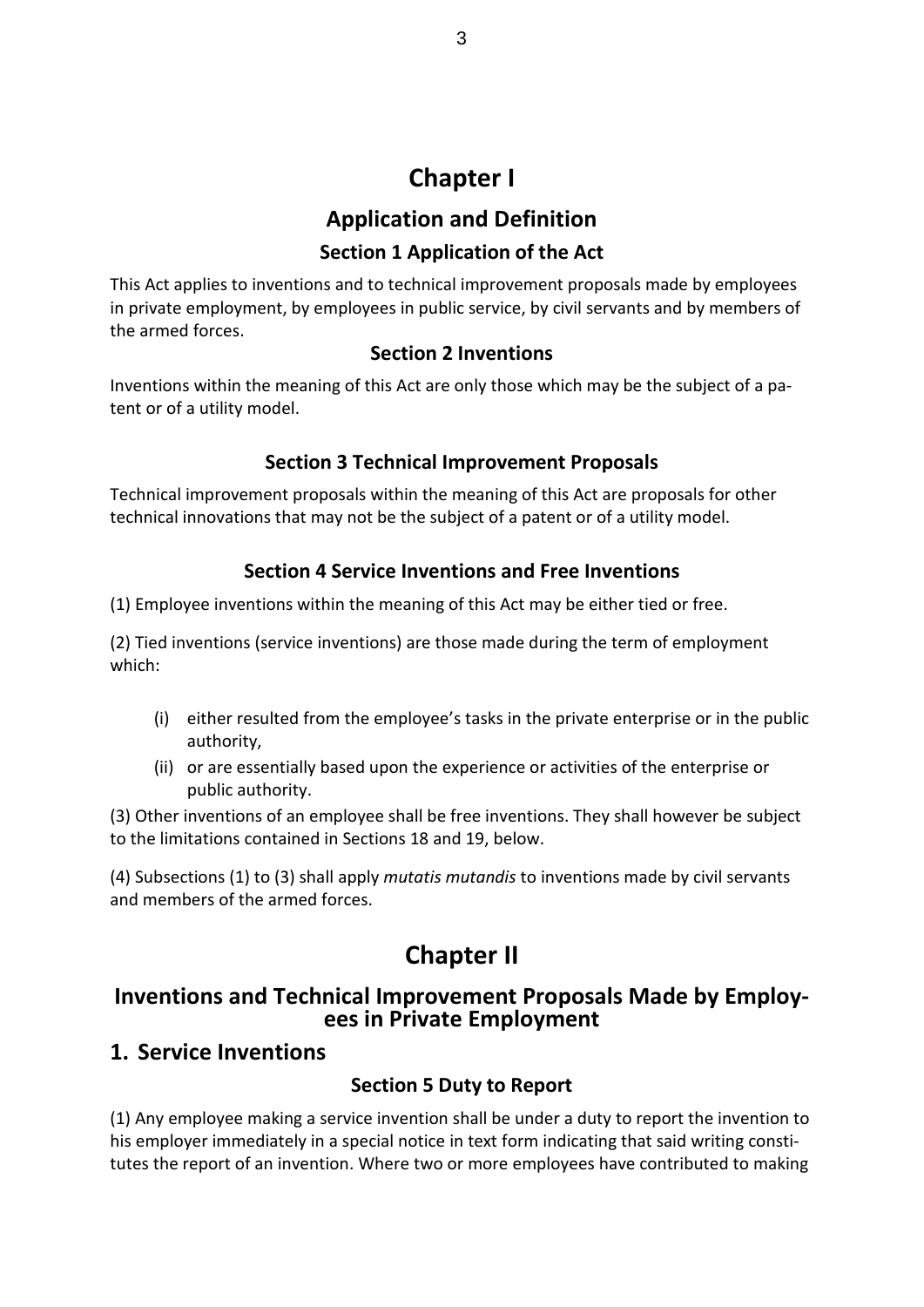the invention, a joint notice may be filed. The employer shall inform his employee without delay and in text form of the date the report was received.

(2) In the report, the employee must describe the technical problem, its solution and how he arrived at the service invention. Any existing notes necessary for an understanding of the invention shall be attached. The report shall include the service instructions and directions received by the employee, the experience and activities in the enterprise of which use was made, the employee's co-workers and the nature and extent of their contribution, and the report should underline the contribution which the employee making the report considers to be his own.

(3) A report which does not meet the requirements of subsection (2) shall be deemed to be in order unless the employer requests further particulars within two months, stating the points in the report which are to be supplemented. To the extent necessary, he must assist the employee in supplementing the invention report.

### **Section 6 Claiming a Service Invention**

<span id="page-3-0"></span>(1) An employer may claim a service invention by making a statement to the employee.

(2) The claiming of the invention shall be deemed to have been declared unless the employer expressly releases the service invention by making a statement in text form addressed to the employee, within four months after receipt of the due report (Section 5(2), first and third sentences).

#### **Section 7 Effect of the Claim**

<span id="page-3-1"></span>(1) On claiming the invention, all property rights in the service invention shall pass to the employer.

(2) Dispositions of a service invention made by an employee before his employer has declared a claim, shall have no effect on his employer, insofar as the employer's rights are prejudiced.

#### **Section 8 Service Inventions Becoming Free**

<span id="page-3-2"></span>A service invention shall become free where the employer releases it by making a statement in text form. The employee may dispose of a service invention that has become free and the restrictions in Sections 18 and 19 shall not apply.

#### **Section 9 Compensation for a Claim**

<span id="page-3-3"></span>(1) The employee shall have a right to reasonable compensation as against his employer, as soon as the employer has made a claim to a service invention.

(2) In assessing compensation, due consideration shall in particular be given to the commercial applicability of the service invention, the duties and position of the employee in the enterprise, and the enterprise's contribution to the invention.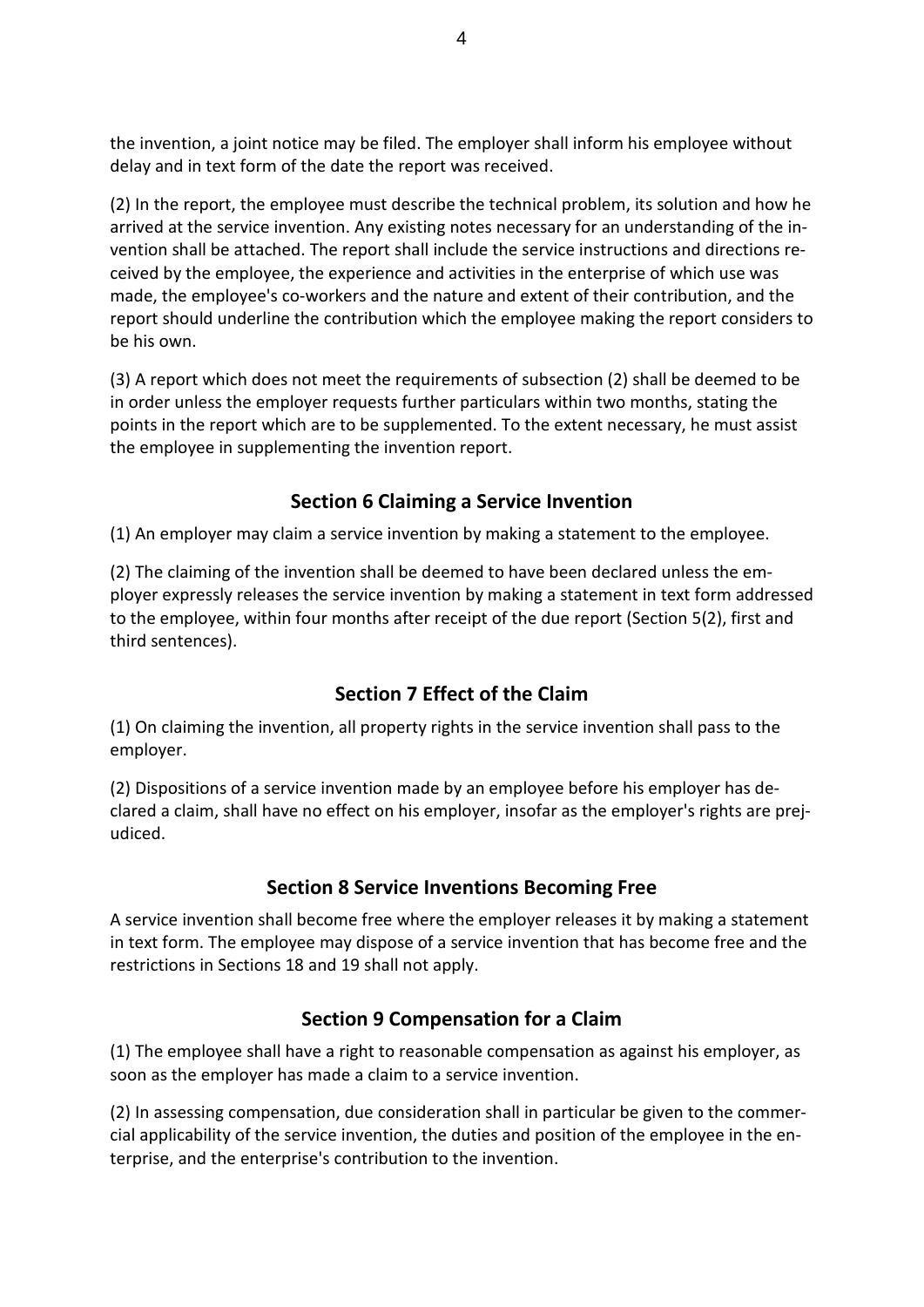# **Section 10 (repealed)**

### **Section 11 Guidelines for Compensation**

<span id="page-4-1"></span><span id="page-4-0"></span>After hearing leading organizations representing employers and employees (in accordance with Section 12 of the Act on Collective Bargaining Agreements [*Tarifvertragsgesetz*]), the Federal Minister of Labour shall issue guidelines for assessing compensation.

## **Section 12 Ascertaining or Fixing Compensation**

<span id="page-4-2"></span>(1) The nature and amount of compensation shall be established by agreement between the employer and the employee within a reasonable time after the claim to a service invention.

(2) Where two or more employees have contributed to a service invention, compensation shall be determined separately for each of them. The employer must notify the employees of the total amount of compensation awarded and of the share assigned to each inventor.

(3) Where no compensation agreement is concluded within a reasonable time after a claim to a service invention was made, the employer shall fix the amount of compensation by making a statement in text form, giving his reasons, addressed to the employee, and shall pay in accordance with his settlement. The compensation must be fixed not later than three months from the grant of the industrial property right.

(4) An employee who disagrees with the settlement may object thereto by making a statement in text form within two months. If he does not object, the settlement shall be binding upon both parties.

(5) Where two or more employees have contributed to the service invention, the settlement shall not bind any of them if one of them objects on the ground that his contribution to the service invention has been incorrectly determined. In this case, the employer may make a new compensation settlement for all parties.

(6) Both the employer and the employee may require the other to consent to a different compensation arrangement, if a substantial change has occurred in the circumstances essential to ascertaining or fixing the compensation. A refund of compensation payments already received may not be requested. Subsections (1) to (5) shall not be applicable.

# **Section 13 Application for Domestic Industrial Property Protection**

<span id="page-4-3"></span>(1) An employer shall be under a duty - and he shall be solely entitled - to apply for a domestic industrial property right for a service invention reported to him. Where the invention is capable of patent protection, he shall apply for a patent unless, on an evaluation of the industrial applicability of the service invention, protection as a utility model appears more appropriate. The application shall be filed without delay.

(2) The employer's obligation to file an application shall not arise:

- (i) where the service invention has become free (Section 8);
- (ii) where the employee has agreed that no application is to be filed;
- (iii) where the conditions contained in Section 17 are met.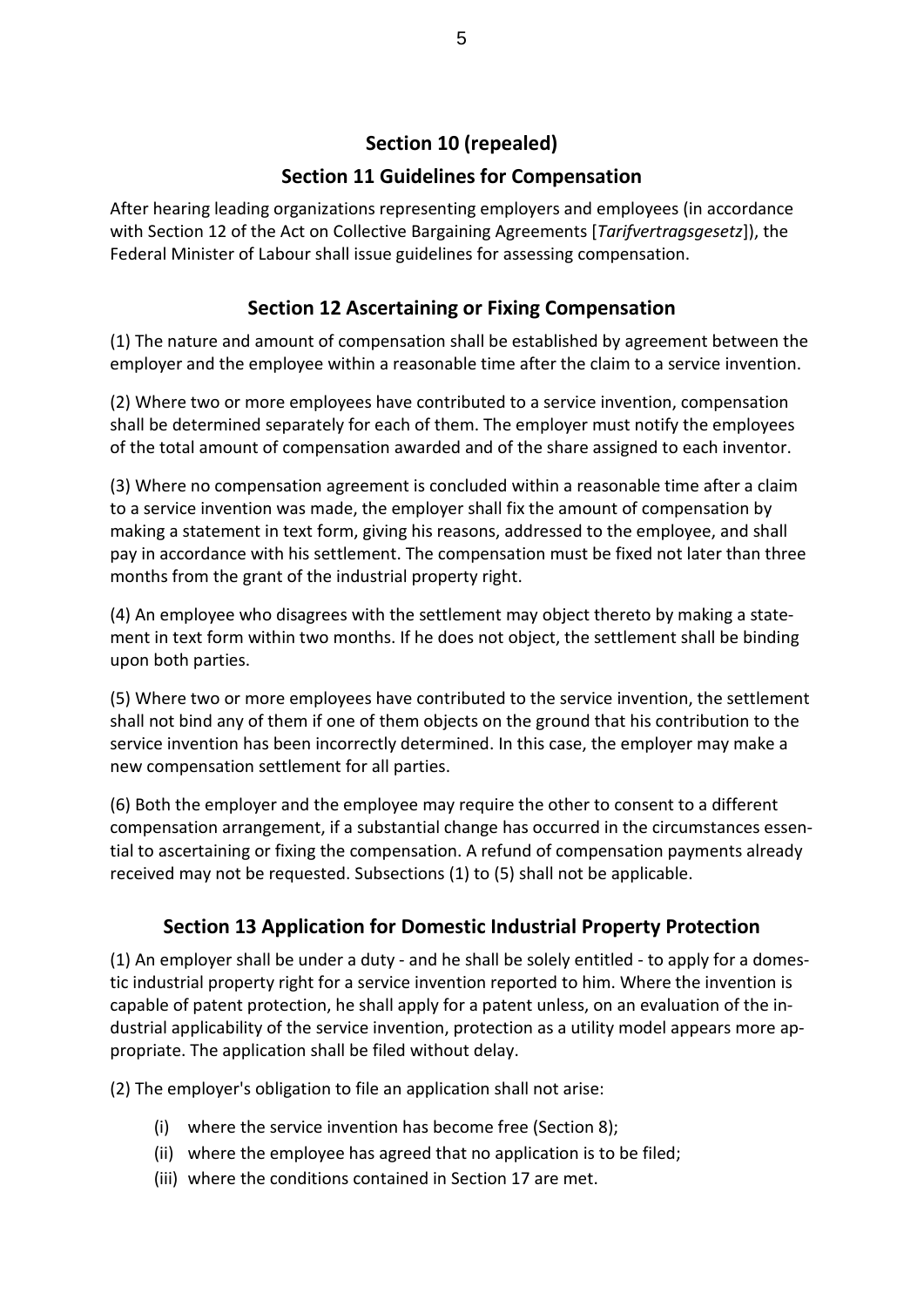(3) Where, after making a claim to a service invention, an employer does not comply with his duty to apply for industrial property protection and also fails to do so within a reasonable additional period fixed by the employee, the employee may file an industrial property application for the service invention in the employer's name and at the employer's expense.

(4) Where a service invention has become free, only the employee shall be entitled to apply for industrial property protection therefor. Should his employer already have applied for industrial property protection for the service invention, his rights resulting from such application shall pass to the employee.

### **Section 14 Application for Industrial Property Protection Abroad**

<span id="page-5-0"></span>(1) After making a claim to a service invention, an employer shall also be entitled to apply for industrial property protection abroad.

(2) For foreign countries in which an employer does not desire to acquire industrial property rights, he shall release the service invention to the employee and shall, upon request, enable the employee to acquire such rights. The release must be effected in sufficient time for the employee to take advantage of the priority dates under international treaties in the field of industrial property.

(3) At the time of releasing a service invention under subsection (2), an employer may reserve for himself a non-exclusive right to use the service invention in the foreign countries concerned, against reasonable compensation, and may require the employee, also against reasonable compensation, to respect the employer's obligations arising from contracts existing at the time of the invention's release, while the employee is exploiting the service invention released to him.

#### <span id="page-5-1"></span>**Section 15 Mutual Rights and Duties in Acquiring Industrial Property Protection**

(1) Upon filing an industrial property application for a service invention, an employer must give his employee copies of the application documents. He must keep his employee informed of the progress of the application procedure and, if requested, must allow him to inspect the correspondence.

(2) If requested to do so, the employee must assist his employer in acquiring the industrial property rights and shall be obliged to make the necessary statements.

#### <span id="page-5-2"></span>**Section 16 Abandoning Industrial Property Applications or Granted Industrial Property Rights**

(1) Where an employer, before fully meeting his employee's demand for reasonable compensation, intends to stop prosecuting an industrial property application for a service invention, or to surrender an issued grant or registration, he must inform his employee accordingly and, at the employee's request and expense, must assign the rights to him and turn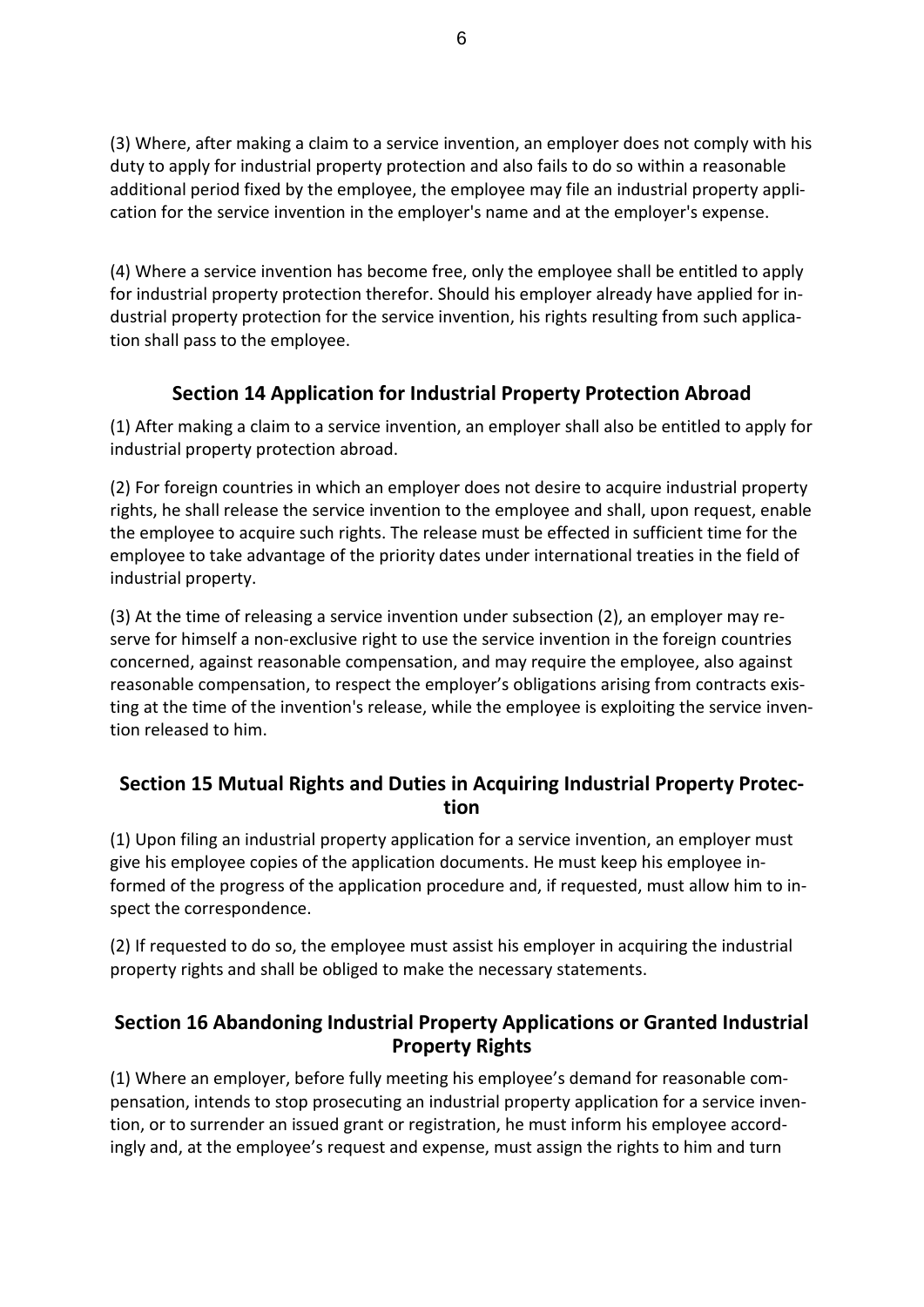over to him any documents necessary to maintain the rights. (2) An employer shall be entitled to surrender an issued grant, if his employee does not request assignment thereof within three months from receipt of the communication made to the employee.

(3) At the time of making the communication provided for in subsection (1), the employer may reserve for himself, against payment of reasonable compensation, a non–exclusive right to use the service invention.

### **Section 17 Trade Secrets**

<span id="page-6-0"></span>(1) Where the legitimate interests of the enterprise require that a service invention reported to him should not be disclosed, the employer may refrain from applying for industrial property protection, provided that he acknowledges to his employee that the service invention is capable of protection.

(2) If an employer does not acknowledge that a service invention is capable of protection, he need not apply for industrial property protection if he requests the Arbitration Board (Section 29) to seek an agreement on the service invention's eligibility for protection.

(3) In fixing the compensation for an invention under subsection (1), account must also be taken of the economic disadvantages that result for the employee due to the fact that industrial property protection has not been accorded to the service invention.

# <span id="page-6-1"></span>**2. Free Inventions**

# **Section 18 Duty to Notify**

<span id="page-6-2"></span>(1) An employee who has made a free invention during the term of an employment contract shall notify his employer by making a statement in text form thereof without delay. He shall give the employer all the details - concerning the invention and, if necessary, concerning its realization - which the employer may need in order to judge whether it is in fact a free invention.

(2) Where the employer does not contest that the invention notified to him is a free invention, by making a statement in text form to the employee within three months of receipt of the notification, the invention may no longer be claimed as a service invention (Section 6).

(3) There shall be no obligation to notify the employer of a free invention if the invention is obviously not capable of being used in the employer's enterprise.

# **Section 19 Duty to Offer**

<span id="page-6-3"></span>(1) Before exploiting a free invention further during the term of his employment contract, an employee must offer his employer at least a non–exclusive right to use the invention on reasonable terms, if the invention falls within the range of the actual or planned activities of the employer's enterprise at the time the offer is made. Such offer may be submitted together with the notification required by Section 18.

(2) Where the employer does not accept the offer within three months, his prerogative shall lapse.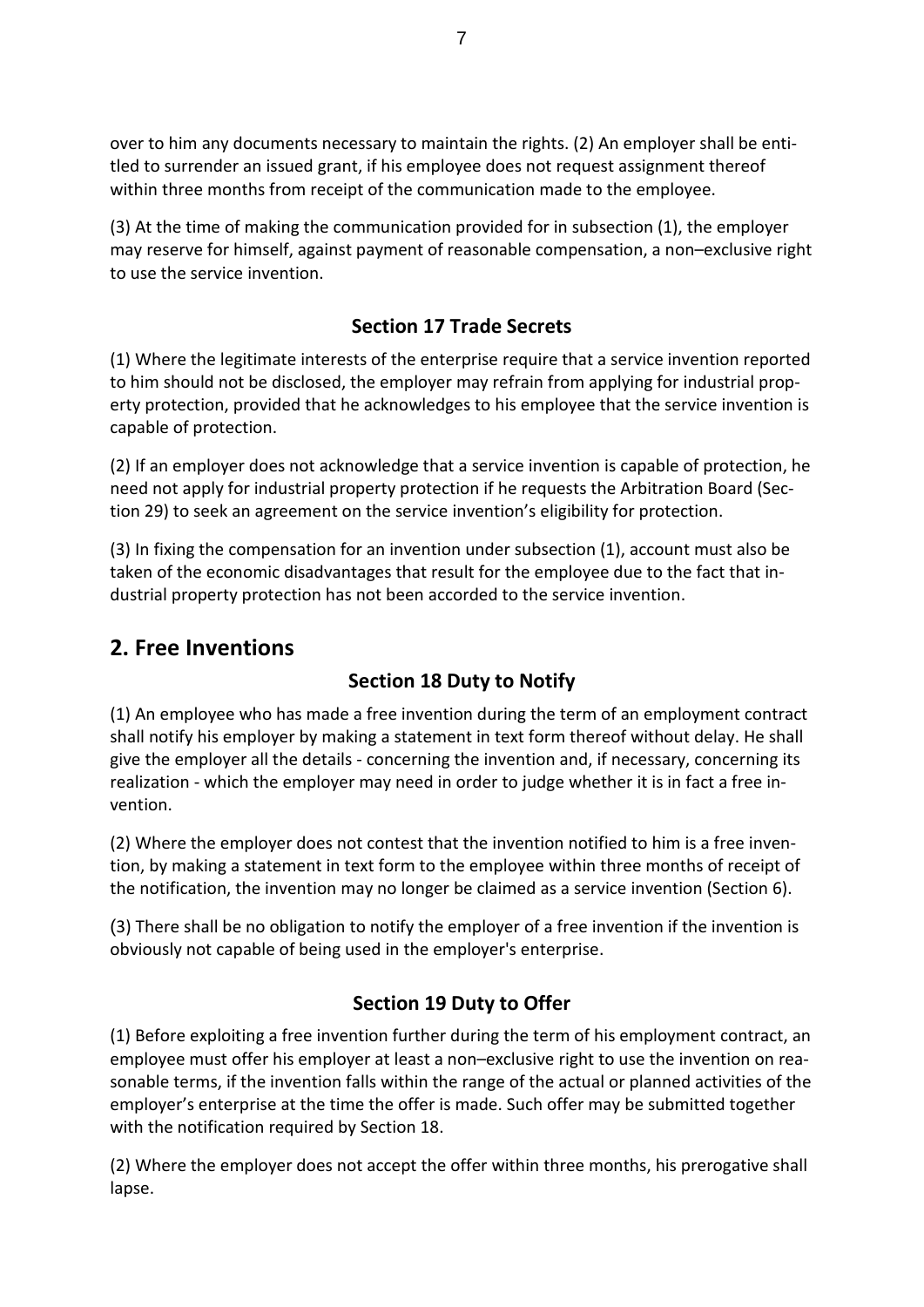(3) Where the employer states within the time provided by subsection (2) that he intends to acquire the rights offered to him, but claims that the terms offered to him are not reasonable, the court shall determine the terms upon a declaratory action by the employer or employee.

(4) The employer or the employee may request a new determination of the terms, if the circumstances essential to the terms agreed or fixed have changed substantially.

# <span id="page-7-0"></span>**3. Technical Improvement Proposals**

#### **Section 20**

<span id="page-7-1"></span>(1) For technical improvement proposals which afford the employer an advantaged position similar to that obtained from an industrial property right, an employee shall be entitled to reasonable compensation from his employer as soon as the latter exploits the proposal. Sections 9 and 12 shall apply *mutatis mutandis*.

(2) In all other cases, technical improvement proposals shall be regulated by collective agreements or single–plant bargaining.

# <span id="page-7-3"></span><span id="page-7-2"></span>**4. Common Provisions**

### **Section 21 (repealed)**

### **Section 22 Mandatory Applicability (Unabdingbarkeit)**

<span id="page-7-4"></span>The provisions of this Act may not be modified by contract to the detriment of the employee. Agreements shall, however, be permissible concerning service inventions after they have been reported and concerning free inventions and technical improvement proposals (Section 20(1)) after their notification.

#### **Section 23 Inequitable Agreements**

<span id="page-7-5"></span>(1) Agreements concerning service inventions, free inventions, or technical improvement proposals (Section 20(1)) permitted by this Act, shall be null and void to the extent that they are manifestly inequitable. This provision shall apply also to compensation settlements (Section 12(4)).

(2) The employer and employee may invoke the inequity of an agreement or compensation settlement only if they do so, by a statement in text form addressed to the other party, within six months following termination of the employment contract.

# **Section 24 Duty of Secrecy**

<span id="page-7-6"></span>(1) An employer must maintain secrecy concerning an employee's invention that has been reported or notified to him, as long as required by the legitimate interests of the employee.

(2) An employee must keep a service invention secret as long as it has not become free (Section 8).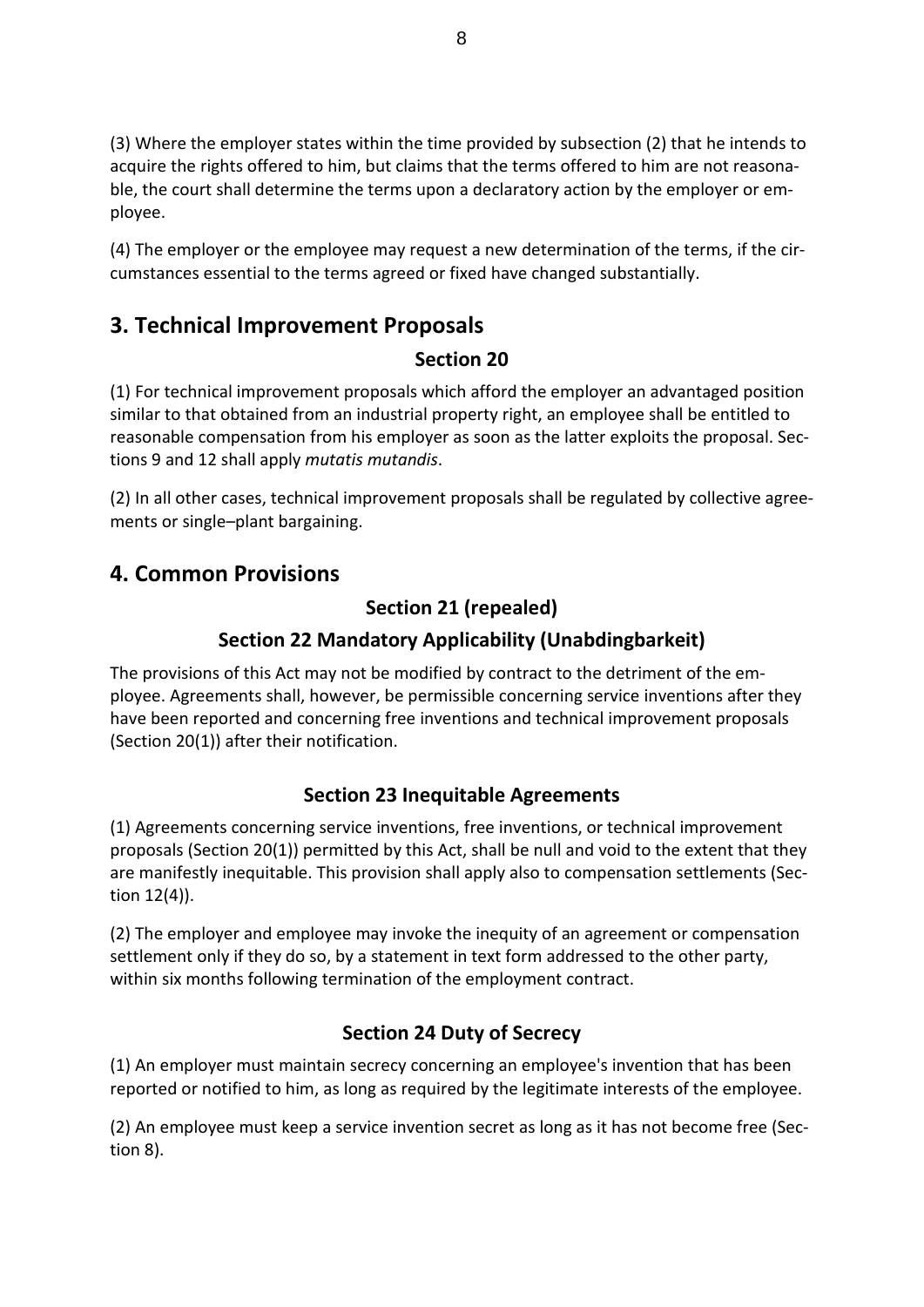(3) Other persons who have had knowledge of an invention on the basis of this Act may neither utilize their knowledge nor make it public.

#### **Section 25 Duties Arising from Employment**

<span id="page-8-0"></span>Other duties arising for the employer and employee under their employment relationship shall not be affected by this Act unless the position is otherwise, due to the fact that an invention has become free (Section 8).

#### **Section 26 Termination of Employment**

<span id="page-8-1"></span>The rights and duties arising from this Act shall not be affected by termination of the employment relationship.

#### **Section 27 Insolvency Proceedings**

<span id="page-8-2"></span>Where, after a claim to the service invention has been made, insolvency proceedings are instituted regarding the employer's assets, the following shall be applicable:

- (i) Where the insolvency administrator sells the service invention together with the business, the buyer shall incur the employer's obligation to pay compensation for the period starting with the opening of insolvency proceedings.
- (ii) Where the insolvency administrator exploits the service invention in the enterprise of the debtor, he shall have to pay the employee appropriate compensation for the exploitation from the insolvency assets.
- (iii) In all other cases, the insolvency administrator shall offer the service invention as well as industrial property right positions relating to it to the employee not later than one year after the opening of the insolvency proceedings; in other respects, Section 16 shall apply *mutatis mutandis*.
- (iv) Where the employee does not accept the offer within two months after receipt of the offer, the insolvency administrator may sell the invention without the business or abandon the right. In the case of sale, the insolvency administrator may agree with the buyer that the buyer commits himself to paying the compensation pursuant to Section 9 to the employee. Where no such agreement is made, the insolvency administrator shall pay to the employee the compensation from the proceeds realised.
- (v) In other respects, the employee shall be able to claim compensation pursuant to Sections 9 to 12 only as insolvency creditor.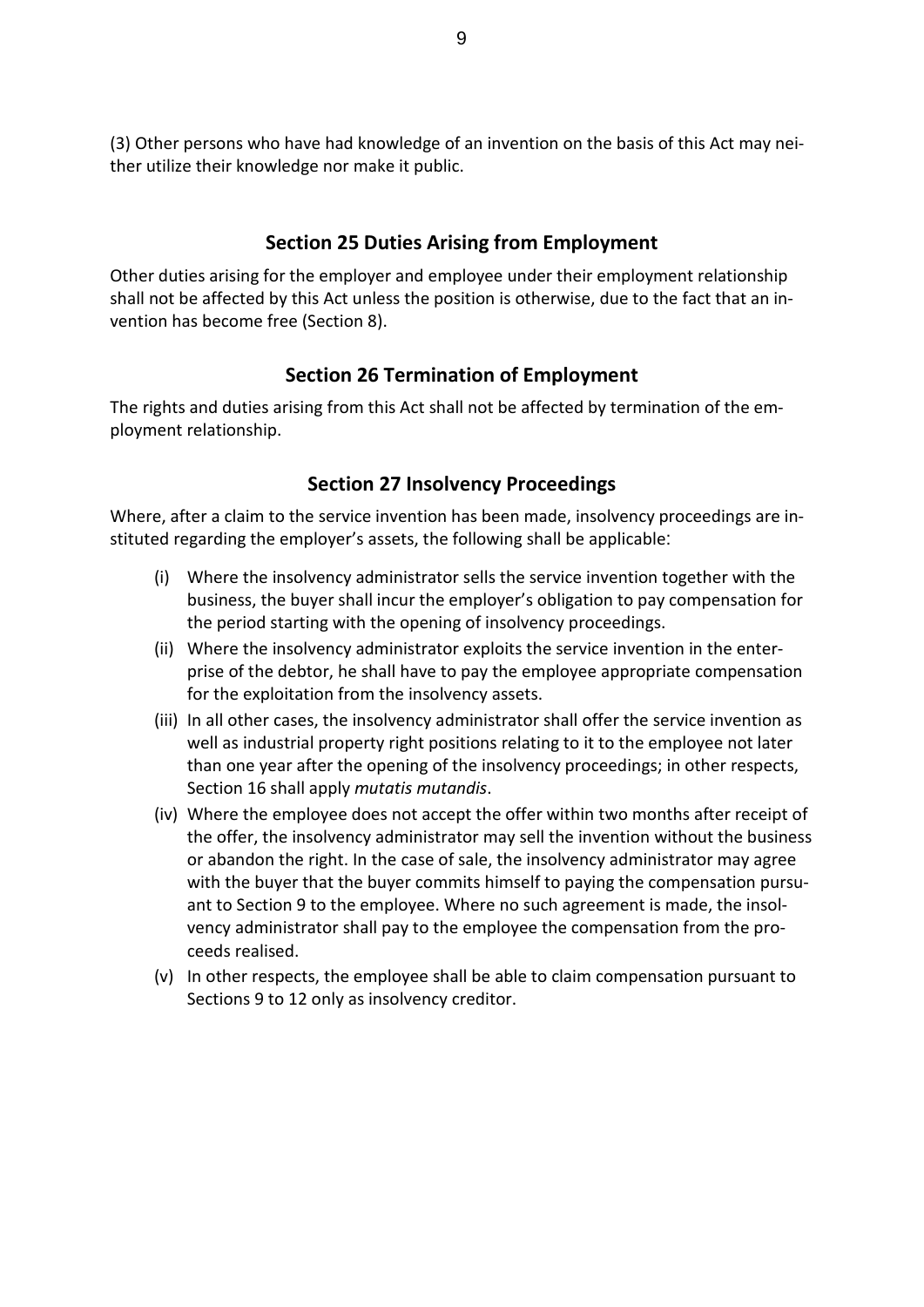# <span id="page-9-1"></span><span id="page-9-0"></span>**5. Arbitration Proceedings**

#### **Section 28 Amicable Settlement**

In all disputes between employer and employee arising as a result of this Act, petition may be made at any time to the Arbitration Board. The Arbitration Board shall seek an amicable settlement.

#### **Section 29 Establishment of the Arbitration Board**

<span id="page-9-2"></span>(1) The Arbitration Board shall be established within the Patent Office.

(2) The Arbitration Board may meet outside its permanent seat.

### **Section 30 Membership of the Arbitration Board**

<span id="page-9-3"></span>(1) The Arbitration Board shall consist of one chairman or his alternate and two assessors (*Beisitzer*).

(2) The chairman and his alternate shall possess the qualifications required for judicial office under the German Judiciary Act [*Deutsches Richtergesetz*]. They shall be appointed by the Federal Minister of Justice for four years. Reappointment shall be allowed.

(3) The assessors shall possess special knowledge in the technical field to which the invention or technical improvement proposal applies. They shall be appointed by the President of the Patent Office, separately for each case, from among the staff members or assistant members (*Hilfsmitglieder*) of the Patent Office.

(4) At the request of a party, the Arbitration Board shall include two other assessors, one chosen from employers and the other from employees. They shall be appointed by the President of the Patent Office, separately for each case, from lists of proposed names. The lists may be put forward by the leading organizations referred to in Section 11 and also by trade unions and independent employees' associations formed for social and professional purposes which are not affiliated to any of the leading organizations, where the members of such unions or associations include a substantial number of employees from whom an inventive contribution may be expected due to the kind of work they are performing in the enterprise.

(5) The President of the Patent Office shall appoint an assessor under subsection (4) from the list of names put forward by the organization to which the party concerned belongs, where the party states, before the members of the Board are appointed, that he is a member of that organisation.

(6) The Arbitration Board shall be under the supervision of its chairman; the chairman shall be under the supervision of the President of the Patent Office. The members of the Arbitration Board shall not be bound by instructions.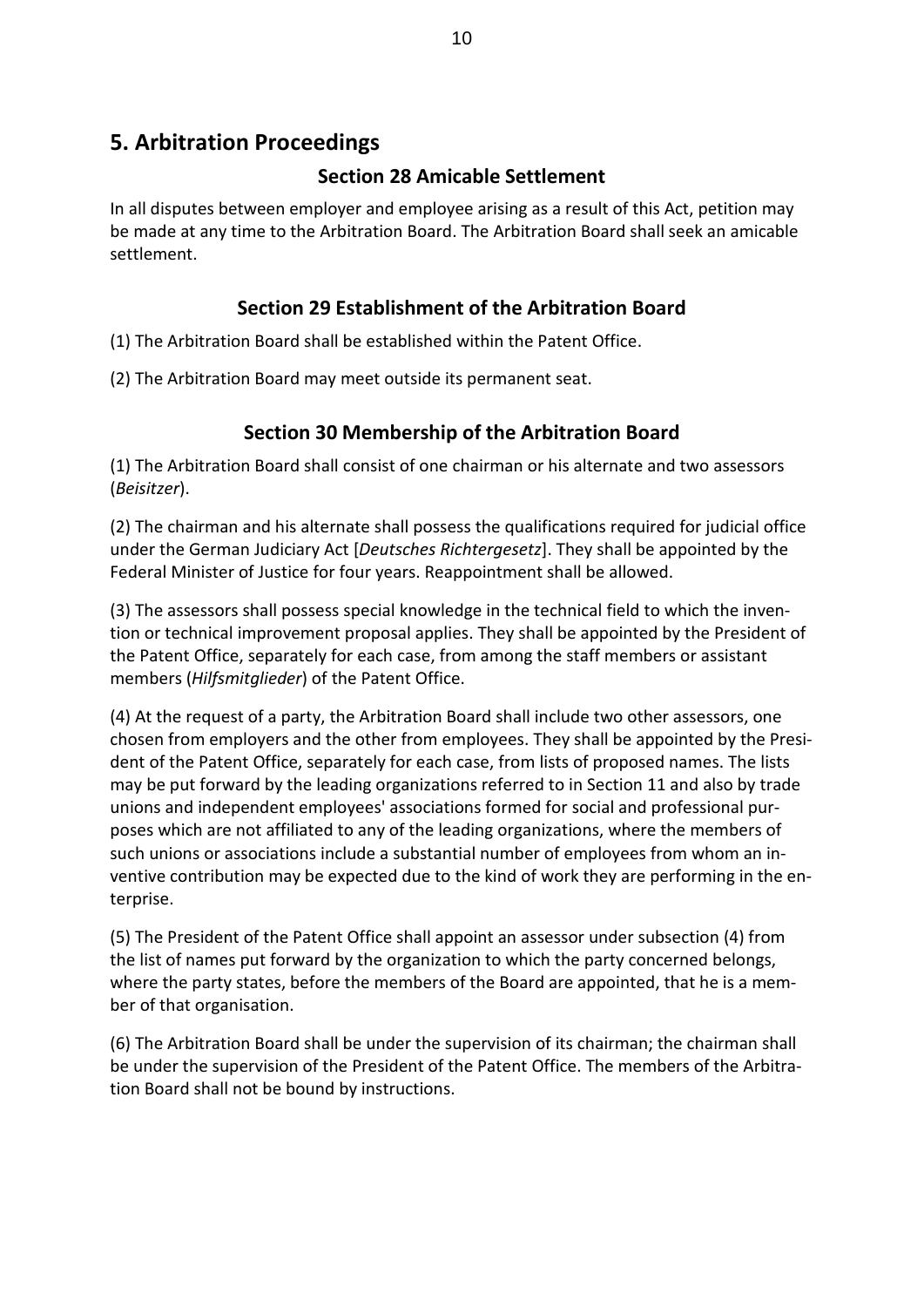#### **Section 31 Appeals to the Arbitration Board**

<span id="page-10-0"></span>(1) Appeals to the Arbitration Board shall be made by petition in writing. The petition shall be lodged in duplicate. It shall contain a brief statement of the facts and the name and address of the other party.

(2) The chairman of the Arbitration Board shall transmit the petition to the other party, inviting him to comment in writing on the petition within a fixed period.

### **Section 32 Requests for Enlargement of the Arbitration Board**

<span id="page-10-1"></span>A request for the enlargement of the Arbitration Board shall be submitted by the party appealing to the Arbitration Board at the time of lodging the petition (Section 31(1)) and by the other party within two weeks from the transmittal of the petition to him (Section 31(2)).

#### **Section 33 Proceedings Before the Arbitration Board**

<span id="page-10-2"></span>(1) Sections 41 to 48, 1042(1) and Section 1050 of the Code of Civil Procedure shall apply *mutatis mutandis* to proceedings before the Arbitration Board. Section 1042(2) of the Code of Civil Procedure shall apply *mutatis mutandis*, save that the Arbitration Board may not exclude patent attorneys (*Patentanwälte*), holders of a certificate of representation (*Erlaubnisscheininhaber*, Section 3 of the Second Act Amending the Industrial Property Provisions and Adding Provisions [*Zweites Gesetz zur Änderung und Überleitung von Vorschriften auf dem Gebiet des gewerblichen Rechtsschutzes*] thereto, of 2 July 1949), and representatives of associations within the meaning of Section 11 of the Act on Labour Courts [*Arbeitsgerichtsgesetz*].

(2) In all other cases, the Arbitration Board shall decide on its own procedure.

#### **Section 34 Settlement Proposals of the Arbitration Board**

<span id="page-10-3"></span>(1) The Arbitration Board shall take its decisions by a majority vote. Section 196(2) of the German Judiciary Act shall be applicable.

(2) The Arbitration Board must provide the parties with a settlement proposal. The proposal shall be reasoned and signed by all the Board members. The proposal must also mention the possibility of objection and the consequences of failure to object within the period prescribed. The proposal shall be notified to the parties.

(3) A settlement proposal shall be deemed to be accepted and an agreement corresponding to its content shall be deemed to have been made, unless an objection in writing by one of the parties reaches the Arbitration Board within one month from the notification of the proposal.

(4) Where unavoidable circumstances have prevented one of the parties from lodging an objection within the period prescribed, he shall, upon petition, be reinstated. The petition must be filed in writing with the Arbitration Board within one month from the moment the impediment ceased to exist. The objection must also be lodged within that period. The petition for reinstatement must state the facts relied upon and the means of substantiating them. After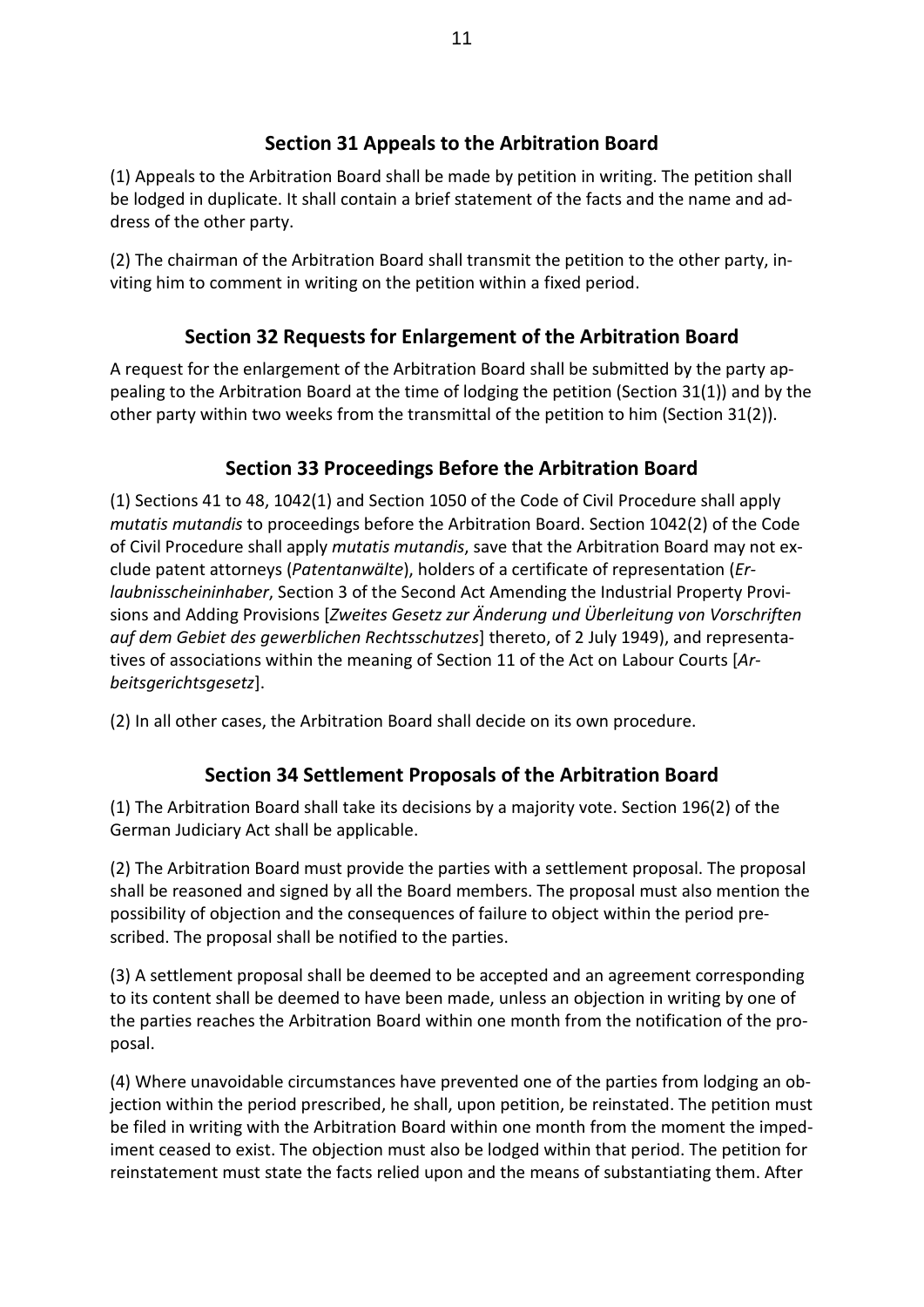one year from the notification of the settlement proposal, reinstatement may no longer be requested and an objection may no longer be lodged.

(5) The Arbitration Board shall decide on the petition for reinstatement. An immediate appeal against the Board's decision may be lodged with the district court (*Landgericht)* having jurisdiction in the place of the petitioner's residence, in accordance with the Code of Civil Procedure.

#### **Section 35 Termination of Arbitration Proceedings Without Result**

<span id="page-11-0"></span>(1) Proceedings before the Arbitration Board shall terminate without result:

- (i) where the other party has not submitted his comments within the period provided in Section 31(2);
- (ii) where the other party has refused to participate in the proceedings before the Arbitration Board;
- (iii) where a written objection has reached the Arbitration Board within the period provided in Section 34(3).

(2) The chairman of the Arbitration Board shall inform the parties of the termination of the arbitration proceedings without result.

#### **Section 36 Costs of Arbitration Proceedings**

#### <span id="page-11-2"></span><span id="page-11-1"></span>**Proceedings before the Arbitration Board shall require no fees nor payment of costs.**

# <span id="page-11-3"></span>**6. Judicial Proceedings**

#### **Section 37 Requisites for Instituting Proceedings**

<span id="page-11-4"></span>(1) Any right or legal position that is governed by this Act may be pleaded in judicial proceedings only after proceedings have been held before the Arbitration Board.

(2) This prerequisite shall not be applicable:

- (i) where the rights pleaded in the judicial proceedings are based upon an agreement (Section 12, 19, 22 or 34) or upon the allegation that the agreement is invalid;
- (ii) where six months have passed since the appeal was lodged with the Arbitration Board;
- (iii) where the employee has left the employer's enterprise;
- (iv) where the parties have agreed to refrain from appealing to the Arbitration Board. Such agreement may only be made after the dispute (Section 28) has occurred. The agreement must be in writing.

(3) The fact that both parties have dealt with the substance of the case orally, without relying upon the absence of any appeal to the Arbitration Board, shall be equated with an agreement under subsection (2)(iv).

(4) The prior appeal to the Arbitration Board shall not be necessary in the case of an application for an attachment order or for a preliminary injunction.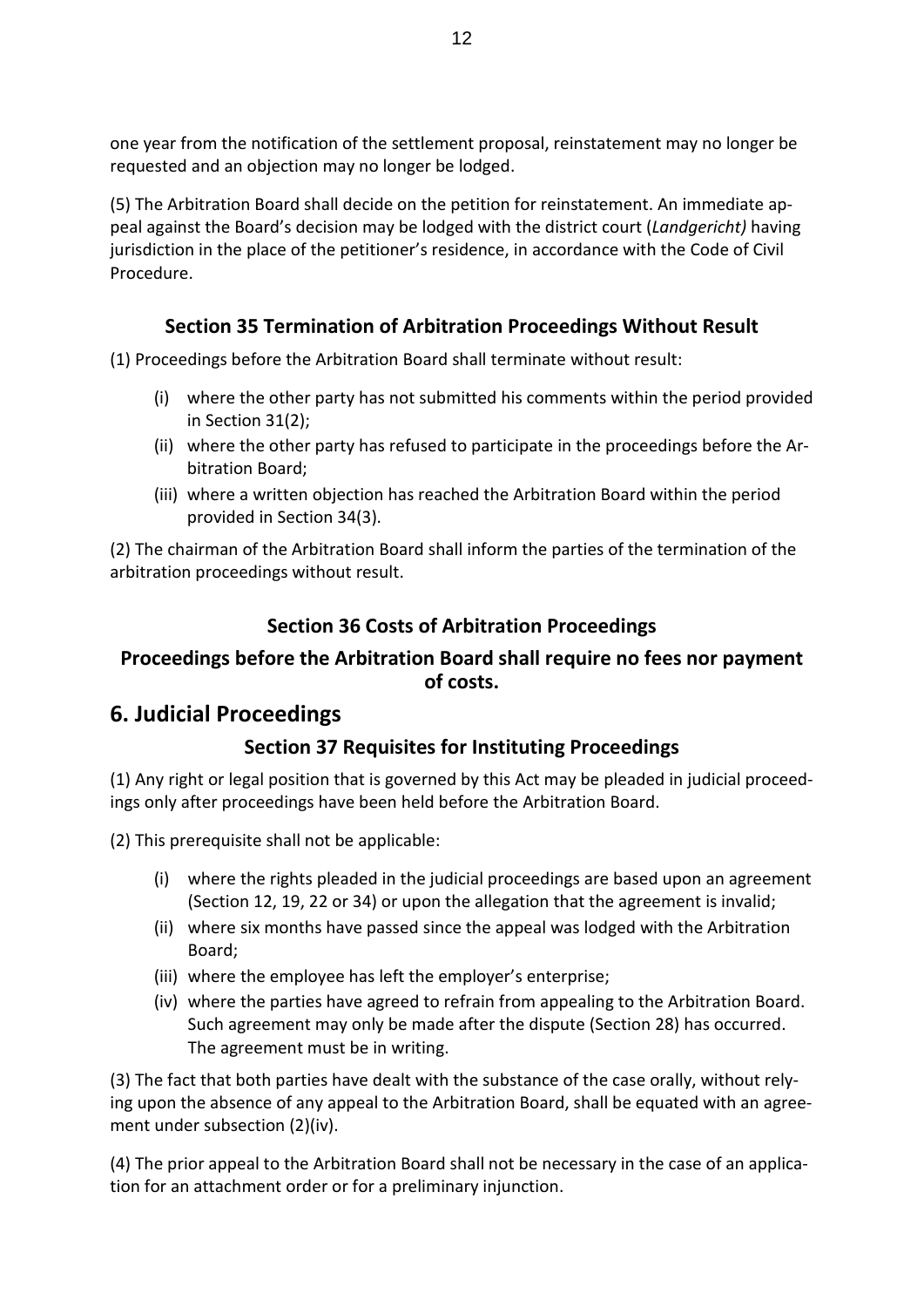(5) Judicial proceedings following an attachment order or a preliminary injunction shall be admissible, and the restriction in subsection (1) shall not apply, where a party has been given a time limit for instituting proceedings under Section 926 or 936 of the Code of Civil Procedure.

#### **Section 38 Action for Reasonable Compensation**

<span id="page-12-0"></span>In a dispute as to the amount of compensation, an action may be brought for the payment of a reasonable amount to be fixed by the court.

#### **Section 39 Jurisdiction**

<span id="page-12-1"></span>(1) For all the disputes concerning employee inventions, exclusive jurisdiction shall, irrespective of the value in dispute, rest with the courts having jurisdiction in patent litigation (Section 143 of the Patent Act). The provision governing procedure in patent litigation shall apply.

(2) Disputes relating solely to claims for the payment of ascertained or fixed compensation for an invention are exempted from the application of subsection (1).

# **Chapter III**

#### <span id="page-12-2"></span>**Inventions and Technical Improvement Proposals Made by Employees in Public Service, Civil Servants and Members of the Armed Forces**

#### **Section 40 Employees in Public Service**

<span id="page-12-3"></span>Inventions and technical improvement proposals made by employees in enterprises and offices of the Federal Government and state governments of the German Länder, community authorities and other public corporations, corporate bodies and endowed institutions shall be governed by the provisions relating to employees in private employment – with the following provisos:

- (i) instead of making a claim to the service invention, the employer may claim a reasonable share in the proceeds arising from the service invention if this has been agreed beforehand. The amount of the employer's share may be the subject of prior binding agreements. In the absence of agreement on the amount of the share, the amount shall be fixed by the employer. Section 12(3) to (6) shall apply *mutatis mutandis*;
- (ii) the regulation of technical improvement proposals under Section 20(2) may also be made in a service agreement; clauses enabling a provision forming part of a service agreement to be replaced by decision of a higher authority (*Dienststelle*) or other office shall not be enforceable;
- (iii) restrictions on the ways of exploiting a service invention may be imposed on an employee, in the public interest, under a general order issued by the competent supreme authority (*oberste Dienstbehörde*);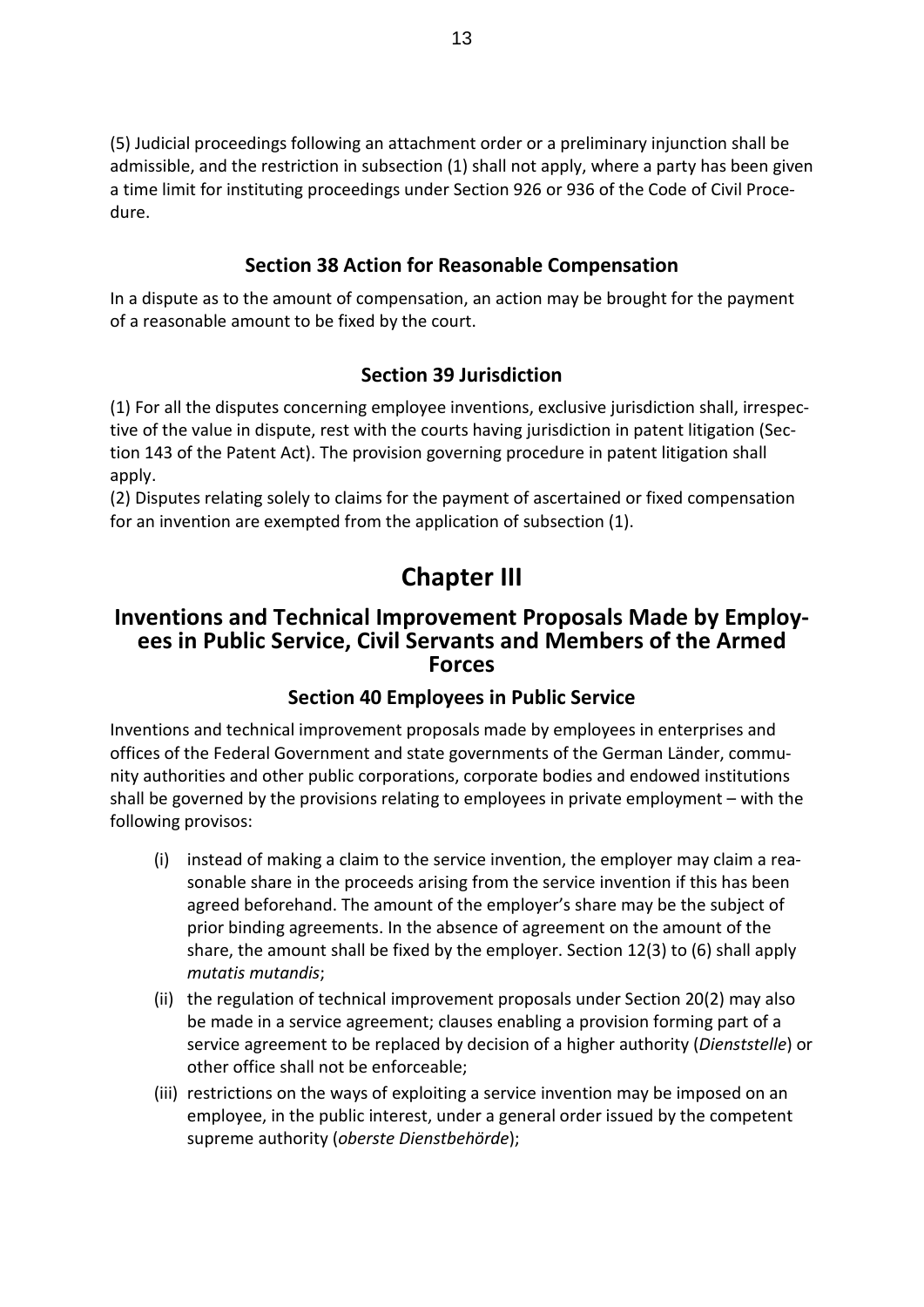- (iv) the Federal Government and the state governments of the German *Länder* shall also be entitled to put forward lists of names for the employer assessors (Section 30(4));
- (v) to the extent that public authorities have set up their own arbitration boards to deal with disputes under this Act, Sections 29 to 32 shall not apply.

#### **Section 41 Civil Servants and Members of the Armed Forces**

<span id="page-13-0"></span>The provisions relating to employees in public service shall apply mutatis mutandis to inventions and technical improvement proposals made by civil servants and members of the armed forces.

#### **Section 42 Special Provisions for Inventions at Universities**

<span id="page-13-1"></span>The following special provisions shall be applicable to inventions by staff employed at a university:

- (i) The inventor shall be entitled to disclose the service invention within the framework of his teaching or research activity if he has notified this fact to the employer in due time, as a rule, two months previously. Section 24(2) shall not be applicable in this respect.
- (ii) Where the inventor refuses the disclosure of his service invention due to his freedom of teaching and research, he shall not be obliged to report the invention to the employer. Where the inventor wants to disclose his invention at a later date, he shall report the invention to the employer without delay.
- (iii) In the case that the service invention is claimed, the inventor shall retain a nonexclusive right to use the service invention within the framework of his teaching and research activity.
- (iv) Where the employer exploits the service invention, the amount of the remuneration shall be 30 per cent of the proceeds realised by the exploitation.
- (v) Section 40(1) shall not be applicable.